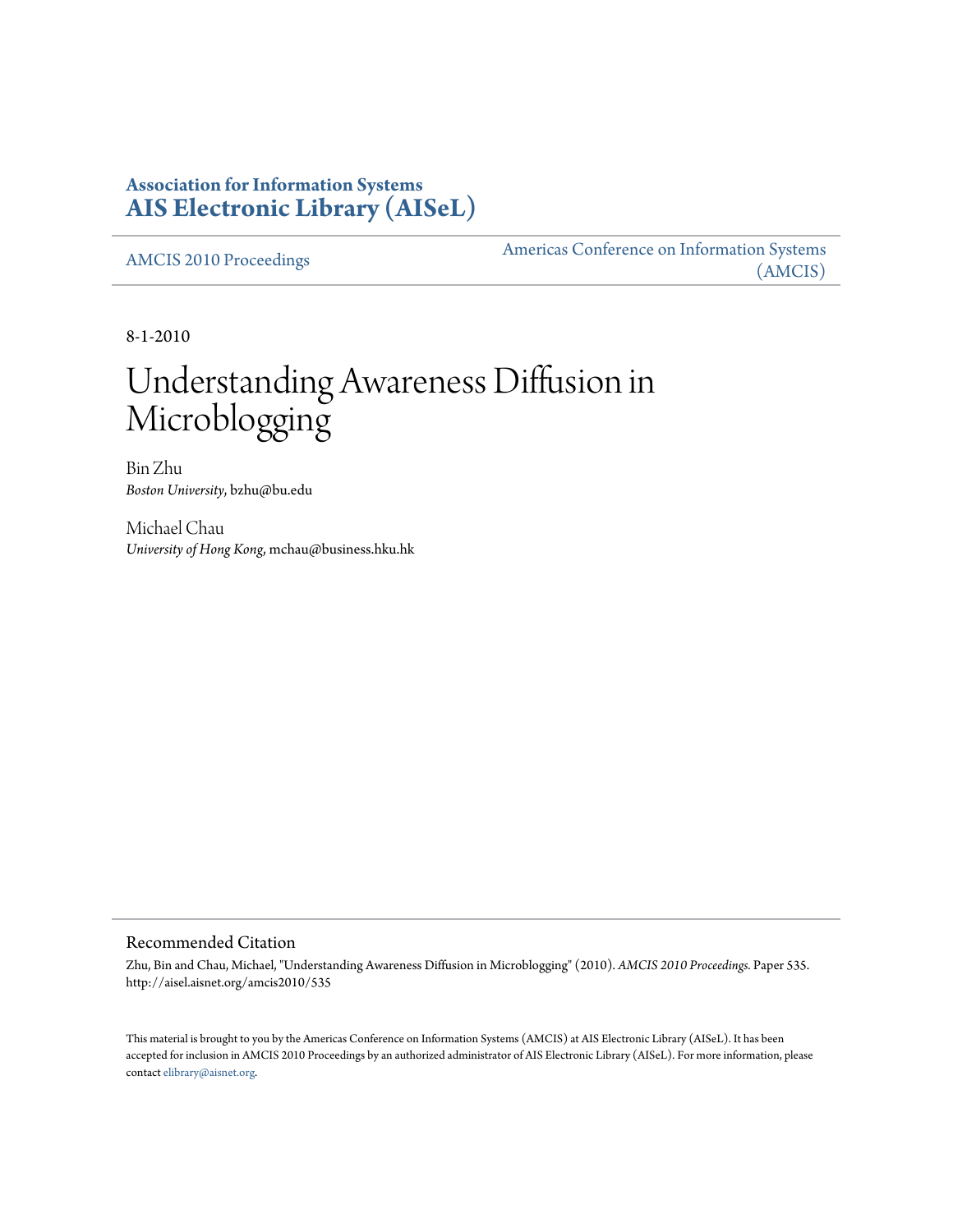## Understanding Awareness Diffusion in Microblogging

**Bin Zhu,** Assistant Professor Information Systems Department School of Management, Boston University bzhu@bu.edu

**Michael Chau**, Assistant Professor School of Business University of Hong Kong mchau@business.hku.hk

#### **ABSTRACT**

The word-of-mouth (WOM) marketing has been recognized to be the most credible and important marketing approach, especially when the social network websites have become an internet phenomenon. Previous studies have shown that the dispersion of WOM across various communities has significant positive impact on product adoption (Godes and Mayzlin, 2004). On the other hand, the homophily theory in sociology indicates that people usually feel more comfortable talking with those who are similar to them than those who are not. Such psychological discomfort caused by communicating to dissimilar people may cause information "stuck" in clusters of similar people in a social network (Touchey, 1974). As a result, it is usually more difficult for information to traverse across the boundary of online communities than to spread within a community. However, it appears that the setting at a microblogging website such as twiter.com enables easier cross-boundary message dispersion. The main reason is that when a person retweets a message received from people he follows, the message is broadcasted to his followers, a group of people who might be very different from those this person follows. Given that microblogging has been an important means for organizations to communicate with prospective/existing customers, such retweet behavior becomes crucial for organizations' online branding endeavors. This study thus seeks to uncover the factors associated with the retweeting behavior of participants at twitter.com by using content and social network analysis technologies. We believe that the results from this project will have both significant contribution to academic research and important implication for practitioners.

#### **INTRODUCTION**

There is no doubt that the social network websites have become an internet phenomenon. A Nielsen report indicated that in 2008, two thirds of internet population spent ten percent of total internet time on either social network or blog sites (Nielsen, 2009). Online network communities provide an effective channel for marketers to reach potential consumers. And the word-of-mouth (WOM) marketing has been recognized to be the most credible and important marketing approach. The awareness or adoption spreads from network member to member when people talk about a product with their online friends. Research has shown that people who communicate with a prior customer of a product or service are three to five times more likely to become the customer of the same product or service than people who do not know any prior customers (Hill et al., 2006). As a result, practitioners and researchers are demanding more insight on how people influence each other in social network communities. On the other hand, the explicit linkage among online community members is well recorded, which in turn provides great opportunity for the understanding of interactions among online community members. It is much easier to measure the word-of-mouth (WOM) in an online community than in a community in real world. In addition, studies have also shown that the WOM measured in online communities is related to the adoption of product (Godes and Mayzlin, 2004).

Sociological theory of homophily (McPherson et al., 2001) has been applied to explain the product diffusion. People incline to communicate with those who are similar to them (Arvidsson, 1999; Marschan-Piekkari et al., 1999; Monteiro et al., 2004). As a result, similar people may affect each other and end up buying similar products. For example, geographic similarity has been found to be helpful for explaining consumer behavior in purchasing Japanese cars (Yang and Allenby, 2003). On the other hand, the homophily theory also indicates that people may experience psychological discomfort when they have to communicate with others who are too dissimilar from them (Touchey, 1974). The communications between dissimilar people thus could be hampered and people form clusters in social networks. As a result, WOM could be stuck within a community. However, only when the WOM traverses the boundary between communities can it reach more people.

This research-in-progress paper thus proposes to analyze archives of twitter.com to understand the dispersion of awareness information across group boundaries. Both content analysis and social network analysis will be applied to uncover factors associated the spreading of awareness information across online communities. The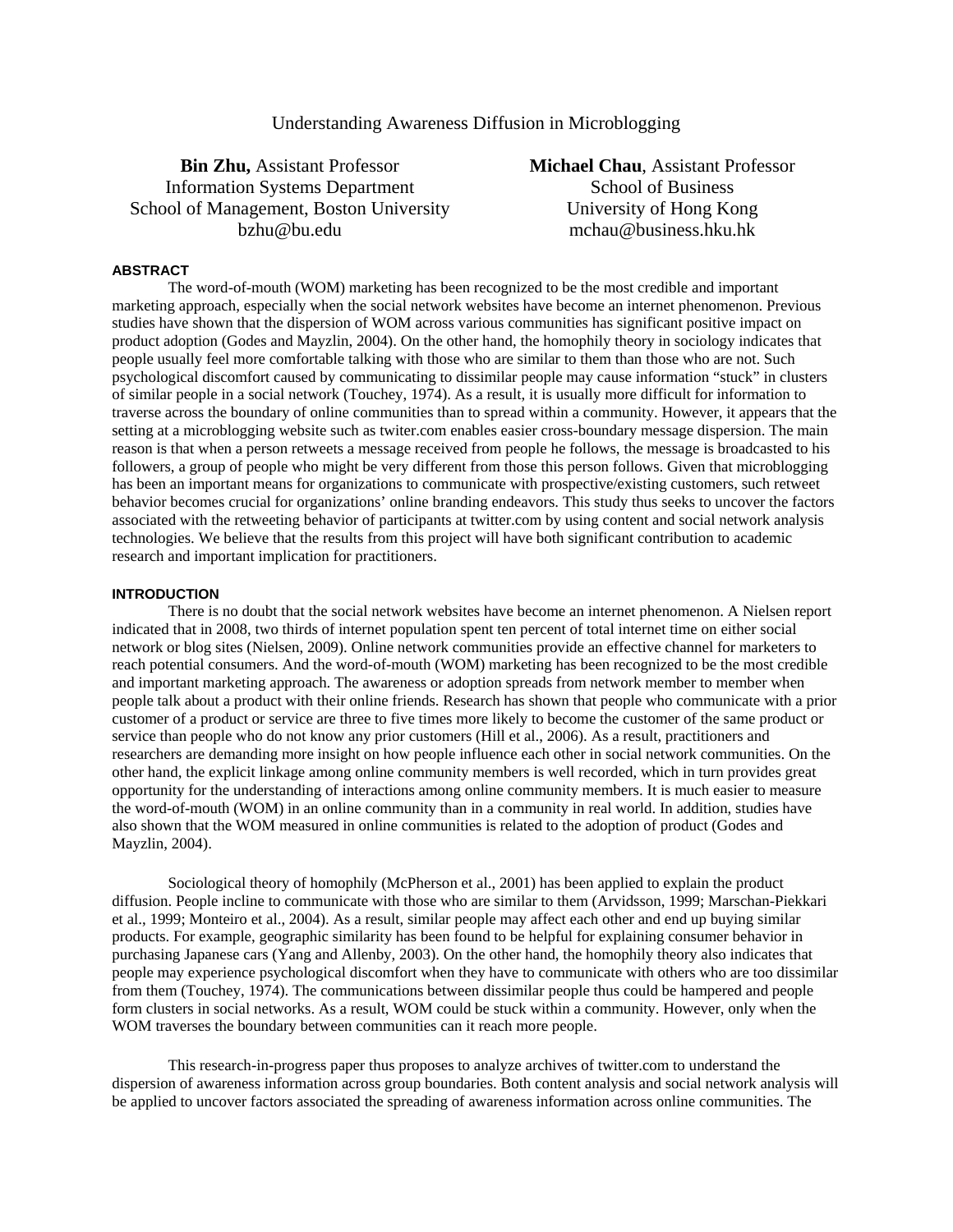paper is organized as follows. Following the introduction, section 2 reviews related literatures and introduces the twiter.com, followed by the discussion of research question development in section 3. Section 4 describes the design and our plan for this study, whereas section 5 provides the summary and discussions.

#### **LITERATURE REVIEW**

Previous studies support that people could be affected by each other's opinion (Banerjee, 1992). WOM is both a drive and an outcome of the adoption of a product or service. Consumers may have similar purchase behaviors when there is frequent communication among them. WOM usually spreads quickly within communities and slowly across them (Putsis et al., 1997; Godes and Mayzlin, 2004). People tend to have strong ties with others in the same community but have weak ties with those in different communities. However, it is usually the information that traverses the weak ties has the potential to reach more people than that traverses only the strong ties. Consequently, the dispersion of WOM across different communities, as opposed to the volume of WOM, has more significant impact on the adoption of product (Godes and Mayzline, 2004). This gives rise to another question, what are the factors related to the spread of WOM in online communities? In another word, what are the attributes of this person or a group that may contribute to the occurrence of the across community dispersion?

Various factors have been found to contribute to the dissemination of product information. Those factors include the geographic proximity (Case, 1991; Yang and Allenby, 2003; Linden et al., 2003), the direct communication with prior customers (Hill et al., 2006), the content of information itself (Frenzen and Nakamoto, 1993), as well as various social network factors (Hill et al., 2006). However, it is unclear if above mentioned factors could be applied to explain the dispersion of information in the online environment.

Microbloging is a new type of communication using web social service such as twitter.com, where people can send short messages to describe what happened in life or to express their opinion and feeling. Twitter participants could select people to follow and receive the messages from those they follow through instant message, mobile phone, e-mail, and web instantly. The communication format has become so popular that many organizations have opened an account at twitter to share information, receive feedback, and to build relationship with their customers. It appears that the setting at a microblogging website such as twiter.com enables easier cross-boundary message dispersion. The main reason is that when a person retweets a message received from people he follows, the message is broadcasted to his followers, a group of people who might be very different from those this person follows. Therefore it is crucial to understand factors associated with the retweet behavior in microblogging.

#### **RESEARCH QUESTION DEVELOPMENT**

As reviewed in section two, WOM marketing is an effective way to spread product information and to facilitate the adoption of this product. Previous studies have shown that the dispersion of WOM across various communities has significant positive impact on product adoption (Godes and Mayzlin, 2004). On the other hand, the homophily theory in sociology indicates that people intend to communicate only with those who are similar to them (Arvidsson, 1999; Marschan-Piekkari et al., 1999; Monteiro et al., 2004). The psychological discomfort due to communicating with dissimilar people may cause information "stuck" within clusters of people in a social network (Touchey, 1974). As a result, it is usually more difficult for information to traverse across the boundary of online communities than to spread within a community. However, only the product information that crosses the boundary can make WOM more effective. While it appears that the retweeting behavior enables easier cross boundary message dispersion, none research has been fund to help us understand such behavior that might be crucial for organizations' online branding endeavors.

 Therefore, using the archives of twitter.com that documents message content and links among participants, this paper seeks to answer the question that under what circumstances will one person retweet information about a product/service?

#### **RESEARCH DESIGN**

In this project, we will apply technologies in both the content and social network analysis to understand the circumstances under which people retweet messages received. Specifically, we are interested in the factors associated with one person's broadcasting messages about a product. This study focuses the messages sent by companies, seeking to understand under what circumstances will the twitter participants retweet the messages sent by an organization.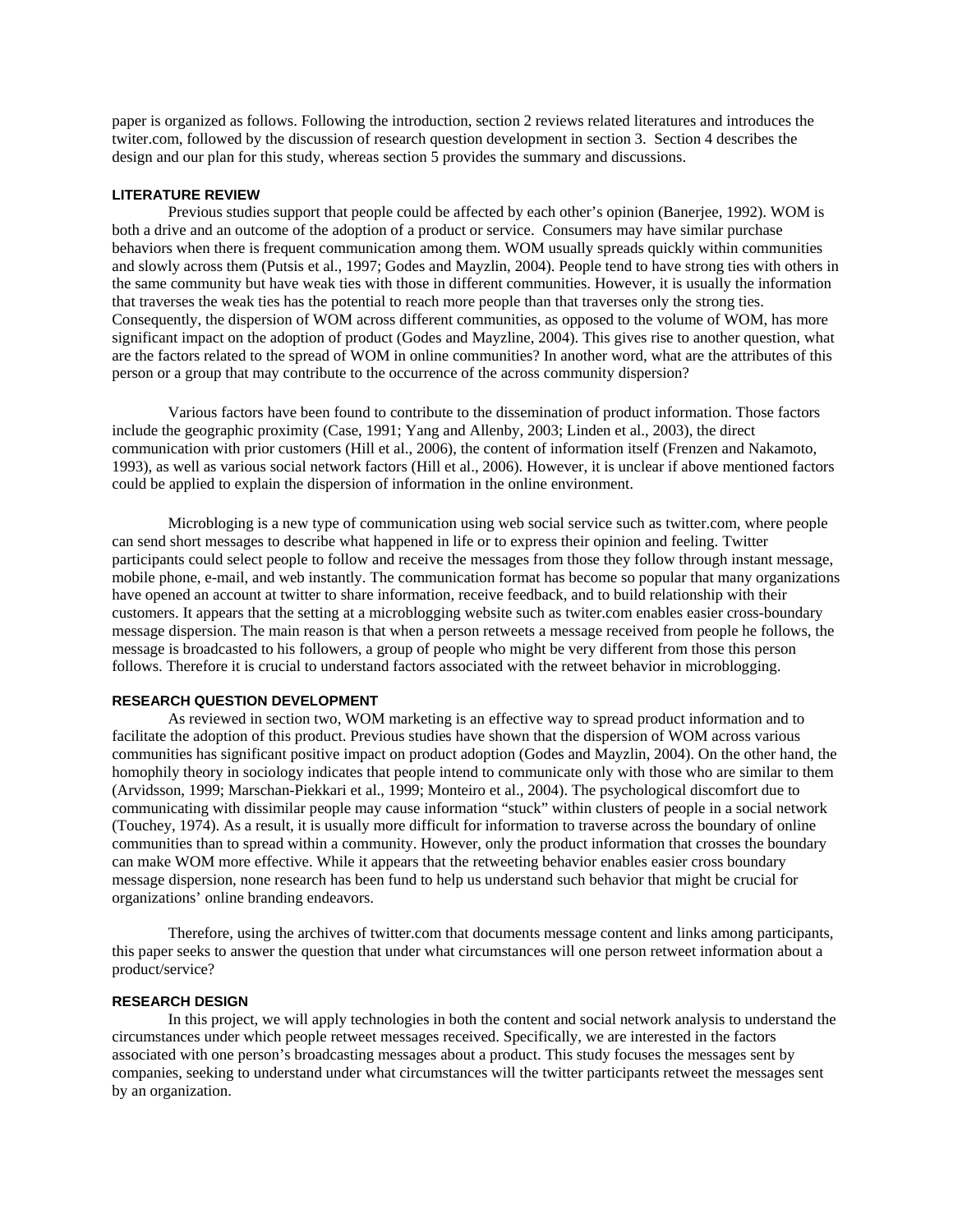We will utilize the API provided by twitter.com to collect information about messages and links among participants. We will select messages sent by companies and track how those messages propagate in the twitter community. We will utilize content analysis, sentimental analysis, and social network analysis to understand the factors associated with the retweet behavior. The dependent variables in this study are the binary variable whether people retweet the messages or not and the format of the retweet, whether the retweeter adds his/her own comments or simply retweet. Following are the independent variables we propose to study.

- Industrial Sectors. We will start with the top five sectors that account for more than 75% of the online advertising. Consumer (retail, automotive, travel, and packaged goods), financial service, computers, telecommunications, and media (television and radio broadcasting and publishing)
- Message type. When organizations send promotional messages for different purpose. One is to promote sales right way. For example, Starbucks can broadcast its promotional activities in stores to promote sales. Another type of messages is for brand imaging without any sales involving. We believe that people's retweet behavior varies with message type.
- The source of the message. People may treat a message differently if they received from a friend rather than receiving from a company.
- Previous interactivity between the sender and the retweeter. Twitter participants who use twitter as daily chat are less likely to retweet (Boyd, 2010).
- Format of retweet: whether the retweeter adds his/her own comments or simply retweet.
- Whether the person follow people who talk about the company before (frequency, objective, positive, or negative). Reading positive content or negative content about a company before may have impact on people's current retweeting behavior about a message originated from this company
- Whether the person talk about the company before. Previous messages could indicate people's attitude toward a company. And their attitude toward a company may have impact on their retweeting behavior
- Number of the same message that the a received. People may perceive a topic to be popular when they receive many messages about the same topic.
- Previous interactivity between the person who retweets the message and people who receives the retweets. People may want share good deals with friends
- Whether the pperson retweets the messages from the same sender before.

Above is a list of possible independent variables we identified. We are still in the process of refining our hypothesis development. More solid theoretic foundation will be provided for the selection of independent variables. The current status of this research is that we are in the data collection and analysis stage. We use tools developed in previous research projects to conduct both content and social network analysis. We will have preliminary results to present in August for the conference.

#### **SUMMARIES AND DISCUSSIONS**

The paper seeks to address an important issue related to the dispersion of WOM, trying to uncover the factors associated with online information dispersion. We believe that the results from this project will have both significant contribution to academic research and important implication for practitioners. Given that dispersion is an important aspect of WOM (Godes and Mayzlin, 2004) and product information can be easily trapped within a community due to homophily, it is particularly crucial for both practitioners and researchers to know the factors related to the retweet behavior in the twitter community, since such retweeting behavior enables the message dispersion across